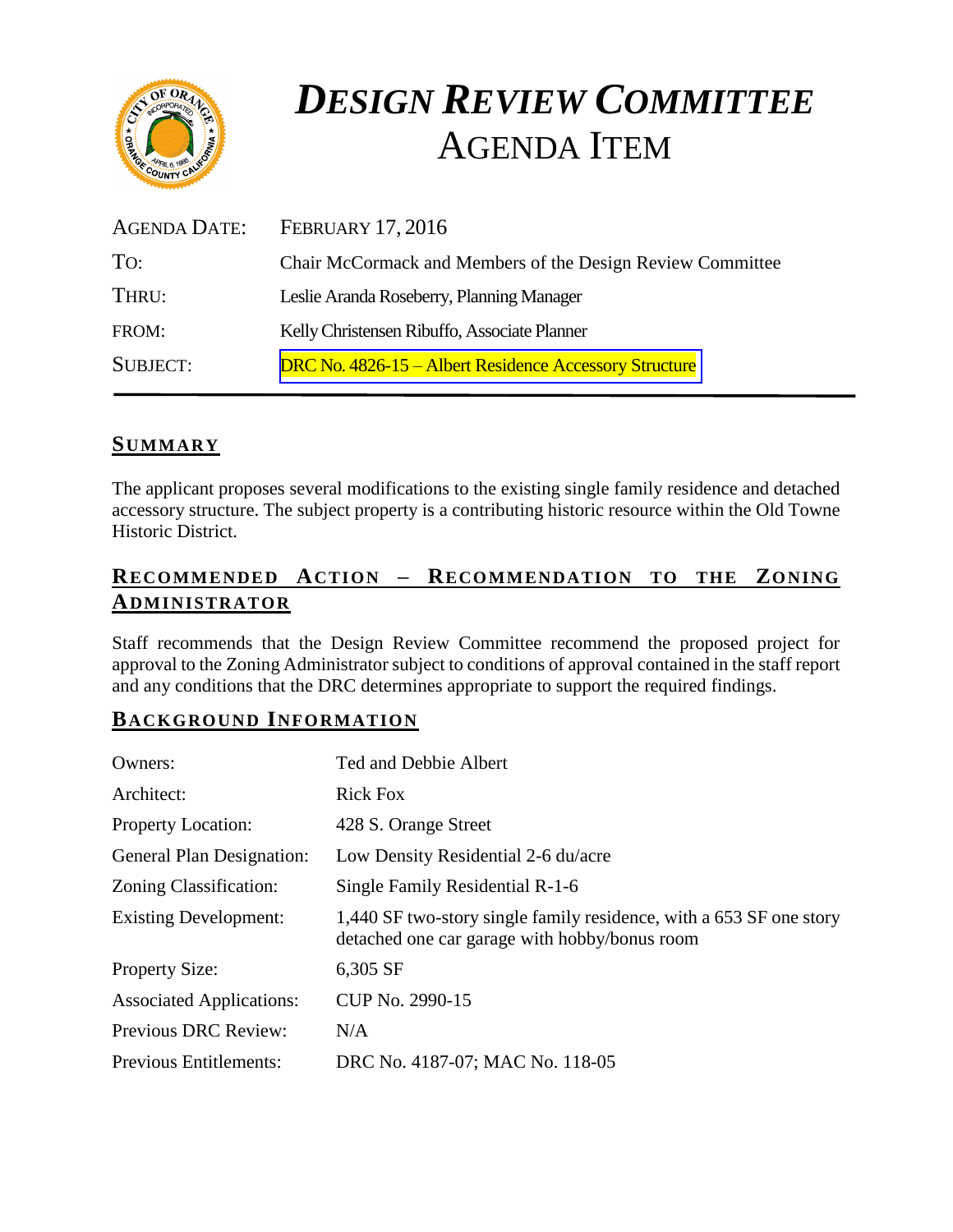*Design Review Committee Staff Report February 17, 2016 Page 2 of 7*

# **PUB LIC NOTICE**

No Public Notice was required for this project.

# **ENVIRONMENTAL REVIEW**

**Categorical Exemption:** The proposed project is categorically exempt from the provisions of the California Environmental Quality Act (CEQA) per State CEQA Section 15331 (Historic Resource Restoration/Rehabilitation.) The proposed modifications to the property are in conformance with the Secretary of the Interior's Standards for Rehabilitation, and will not result in any negative impacts to the historic integrity of the property.

## **PROJECT DESCRIP TION**

The applicant proposes to undertake the following scope of work to the subject property:

- Remodel the existing service porch
	- o Vinyl windows will be replaced with new wood awning or hopper windows.
	- o The rear door will be relocated to an adjacent window bay, with the opening enclosed with siding to match the existing porch siding.
	- o One half of a window opening on the south side of the porch will be enclosed for a new laundry room.
	- o Any casing or other trim removed would be replaced in kind with new material.
	- o A new crawl space access will be added on the north side of the service porch foundation.
- Add a new deck and covered patio
	- o An existing wood trellis will be demolished to make room for the new patio cover.
	- o The patio cover will have turned columns and Victorian styling to complement the house.
	- o The existing concrete rear deck will be removed and a new wood deck and stairs constructed.
- Convert the hobby/bonus room in the detached accessory building into a habitable bedroom
	- o The existing building would be shortened by 2 ft to provide the required 5 ft rear setback for a habitable building.
	- o A new double hung window will be added to the south elevation.
- Replace two windows on the north elevation of the residence with new decorative glass windows
	- o One window is on the residence itself, and the upper sash would be replaced with decorative colored glass.
	- o The second window is on the service porch, and a vinyl sliding window would be replaced with a completely new window.

The proposed work meets the development standards for the R-1-6 zoning district and the Old Towne Design Guidelines. However, a conditional use permit (CUP), to be reviewed by the Zoning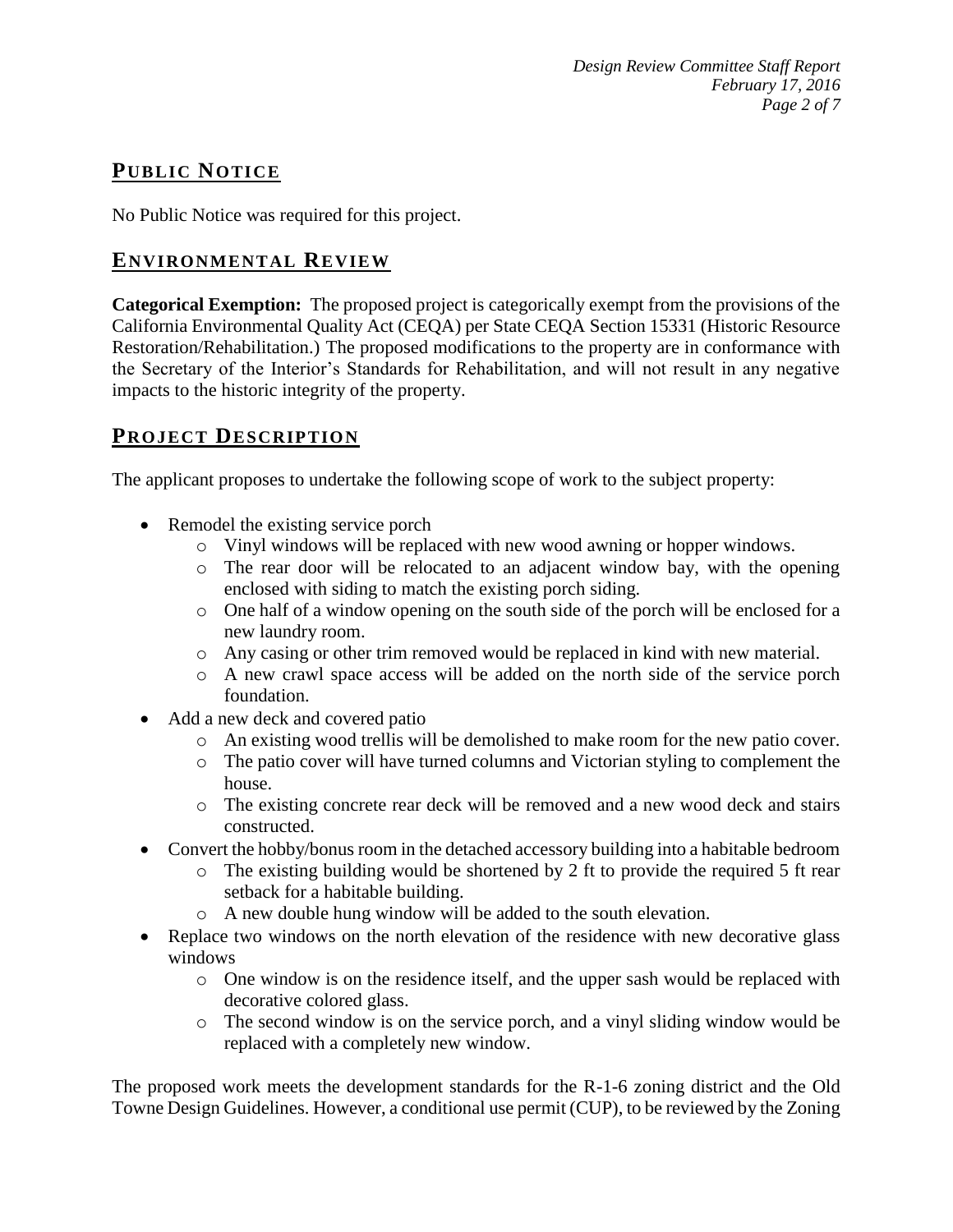Administrator, is required for plumbing facilities in a habitable space over 450 SF on a lot less than 20,000 SF. This design review application is being processed concurrently with the CUP request, and the project will be forwarded to the Zoning Administrator for final review after the Committee has made its recommendations.

# **EXISTING SITE**

The property is a contributing resource to the National Register-listed Old Towne Historic District. The 1,440 SF two-story house was constructed c1886 in the Folk Victorian style. The rear service porch on the house was constructed before 1947 and is considered to be a contributing historic feature of the building. Overall the property retains a high degree of historic integrity of location, setting, design, materials, craftsmanship, feeling and association.

In 2007 the Design Review Committee approved an application (DRC No. 4184-07) requesting to undertake restoration work to the residence and make alterations to the detached garage in the rear. The scope of work included restoring the open front porch, converting the existing non-historic detached accessory building into a one car garage, and adding a 364 SF addition to the accessory structure for a new hobby room. Building permits for the project were finaled in 2010. Other work undertaken in the last year includes interior remodeling, repair to seismic upgrades to the foundation, and replacement of at least one vinyl replacement window with a new wood window.

The property was also approved for a Mills Act contract in 2005 (MAC No. 118-05.) All paperwork on file with the Planning Division is up to date and the contract is in good standing.

Current photographs of the property are included at Attachment 4 of this report.

# **EXISTING AREA CONTEXT**

The subject property is located near the corner of E. Culver Avenue and S. Orange Street. The site is bordered to the north, south and east by other properties in the R-1-6 zoning district. These properties are a mix of single family homes as well as homes that have been expanded to accommodate multi-family occupancy. The properties located to the west of the property border S. Glassell Street and are zoned OTMU-15S. The properties along Glassell Street are a mix of commercial buildings and residential.The surrounding area is within the residential area of the Old Town Historic District.

# **EVALUATION CRITERIA**

Orange Municipal Code (OMC) Section 17.10.070 establishes the general criteria the DRC should use when reviewing the project. This section states the following:

The project shall have an internally consistent, integrated design theme, which is reflected in the following elements: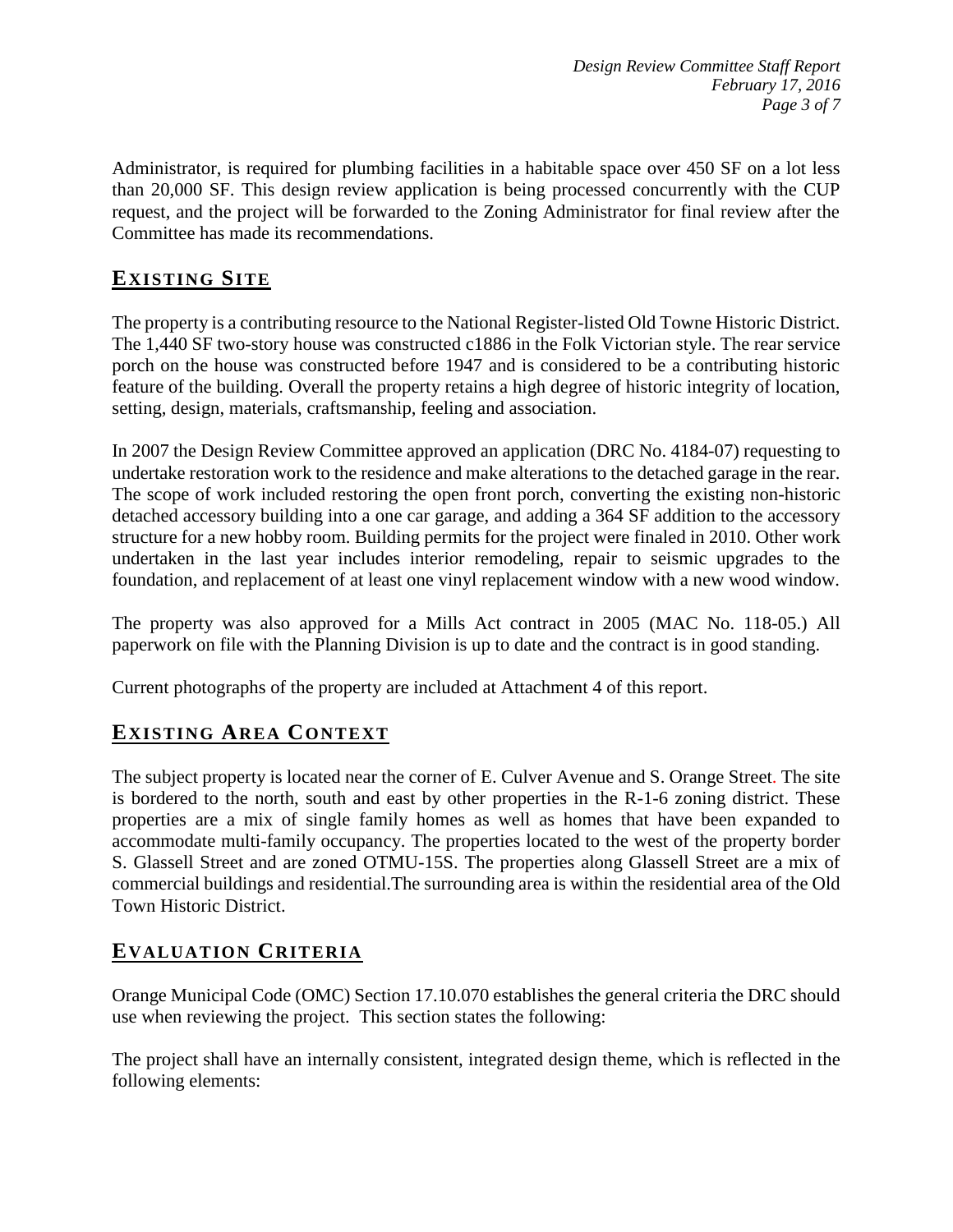### 1. **Architectural Features**.

- a. The architectural features shall reflect a similar design style or period.
- b. Creative building elements and identifying features should be used to create a high quality project with visual interest and an architectural style.

#### 2. **Landscape**.

- a. The type, size and location of landscape materials shall support the project's overall design concept.
- b. Landscaping shall not obstruct visibility of required addressing, nor shall it obstruct the vision of motorists or pedestrians in proximity to the site.
- c. Landscape areas shall be provided in and around parking lots to break up the appearance of large expanses of hardscape.
- 3. **Signage**. All signage shall be compatible with the building(s) design, scale, colors, materials and lighting.
- 4. **Secondary Functional and Accessory Features**. Trash receptacles, storage and loading areas, transformers and mechanical equipment shall be screened in a manner, which is architecturally compatible with the principal building(s).

## **ANALY SIS/STATEMENT OF THE ISSUES**

Overall, staff has no issues with the proposed scope of work for this project and recommends the Design Review Committee accept the project as proposed. However, because a number of modifications are being proposed to the service porch, staff believes that further discussion ofthe changes is warranted as part of this report.

#### Issue 1: Alterations to Service Porch

Alterations to service porches on residences are common on many contributing historic residences within the Old Towne Historic District. Past practice by staff has been to treat service porches as a characteristic feature of historic structures in Orange. As such, it is important to ensure that any modifications to an existing service porch be well documented and be undertaken in keeping with the best practice standards recommended in the *Secretary of the Interior's Standards for Rehabilitation* as well as in the Old Towne Design Standards.

The applicant has proposed to change the location of the door opening on the rear side of the service porch, and to partially infill one window opening on the south elevation.

Standard #9 of the *Secretary of the Interior's Standards for Rehabilitation* states that: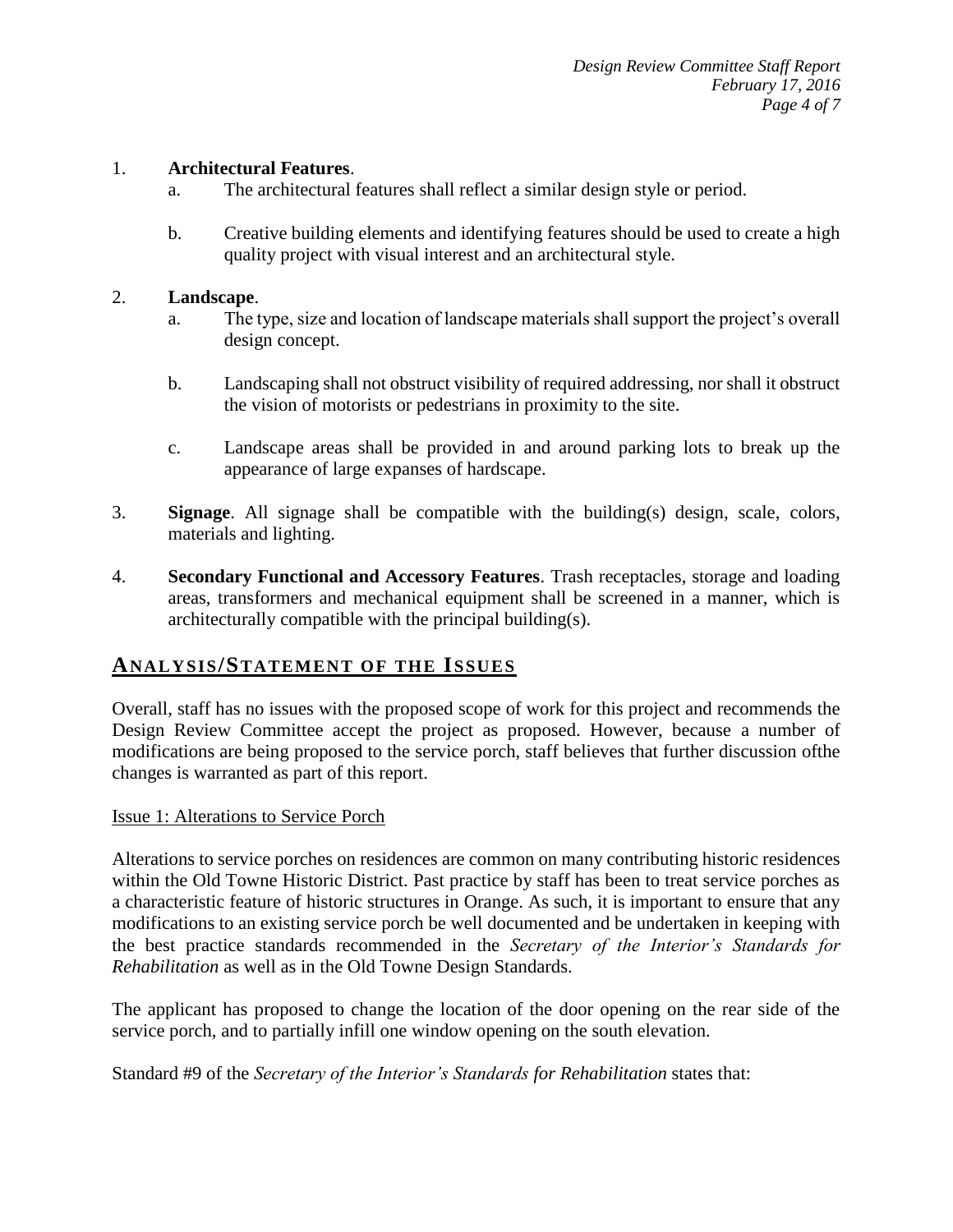"New additions, exterior alterations, or related new construction will not destroy historic materials, features, and spatial relationships that characterize the property. The new work will be differentiated from the old and will be compatible with the historic materials, features, size, scale and proportion, and massing to protect the integrity of the property and its environment."

Though the proposed project does alter some of the openings on the exterior of the service porch, the overall massing, shape, and function of the porch will not be changed. The new door opening will be located where a window exists currently, and the window to be enclosed will still retain trim details that show the original size of the opening. No distinctive materials or character defining features of the property will be impacted.

It is the opinion of staff that the applicant has sufficiently documented the current condition of the service porch, and the proposed changes are in keeping with the overall function of the porch. As such, there will be no adverse impact to the historic integrity of the property.

# **ADVISORY BOARD RECOMMENDATION**

This project was not required to be reviewed by any advisory boards.

# **STAFF RECOMMENDATION AND REQUIRED FINDINGS**

The courts define a "Finding" as a conclusion which describes the method of analysis decision makers utilize to make the final decision. A decision making body "makes a Finding," or draws a conclusion, through identifying evidence in the record (i.e., testimony, reports, environmental documents, etc.) and should not contain unsupported statements. The statements which support the Findings bridge the gap between the raw data and the ultimate decision, thereby showing the rational decision making process that took place. The "Findings" are, in essence, the ultimate conclusions which must be reached in order to approve (or recommend approval of) a project. The same holds true if denying a project; the decision making body must detail why it cannot make the Findings.

The Findings are applied as appropriate to each project.Below are the four findings that, as applicable, are used to determine whether a project meets the intent of the code related to design review and historic preservation guidelines:

*1. In the Old Towne Historic District, the proposed work conforms to the prescriptive standards and design criteria referenced and/or recommended by the DRC or other reviewing body for the project (OMC 17.10.070.G.1).*

The proposed project is in conformance with the Old Towne Design Standards. As discussed in the Analysis section of this staff report, the proposed alterations the original service porch meets the *Secretary of the Interior's Standards for Rehabilitation*. The existing condition and proposed alterations to the structure have been documented and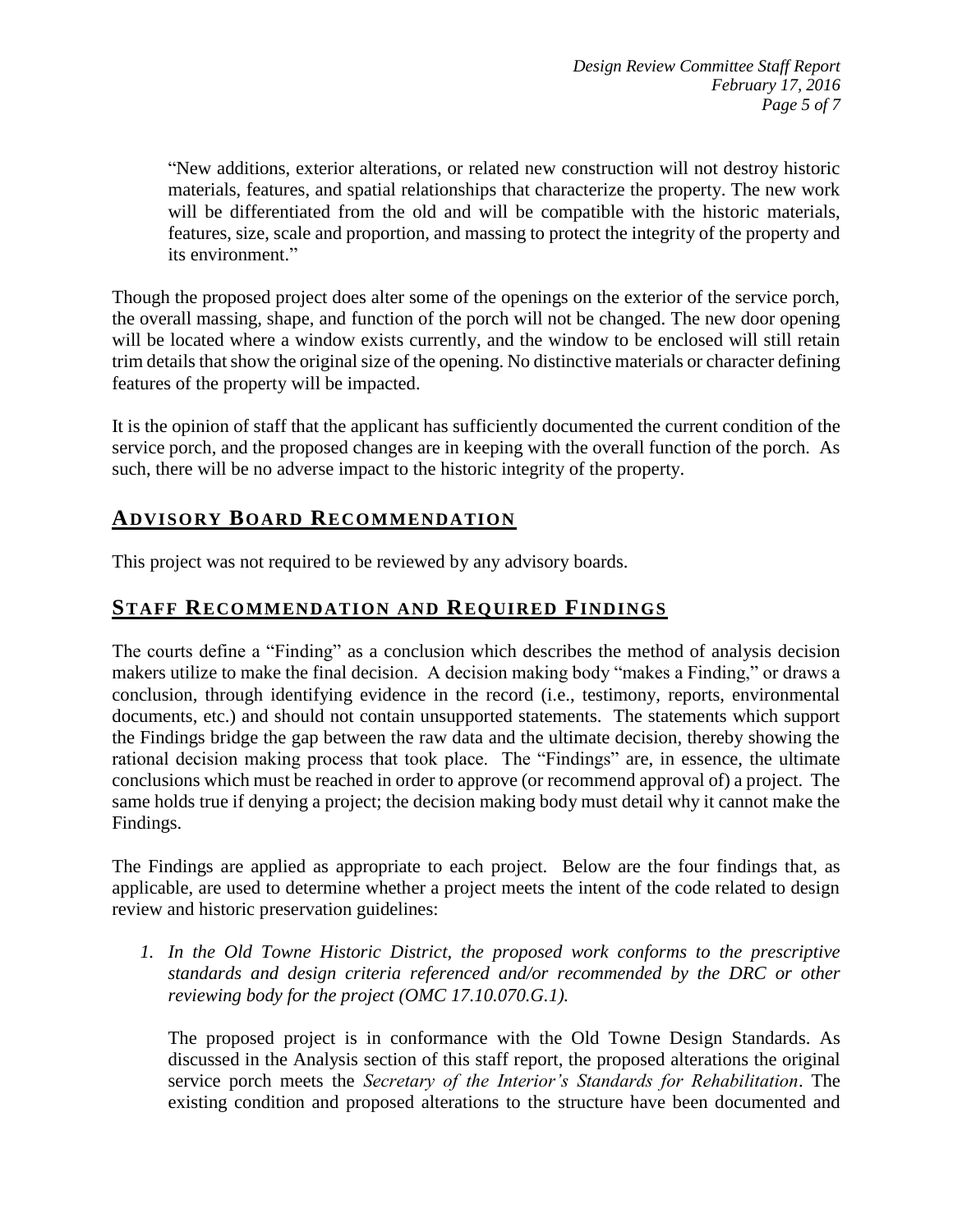changes will be made in a manner consistent with the original form and function of the residence. The proposed modifications to the non-historic carriage house and the new rear porch and patio cover are also compatible with the mass, scale and development of the property, and will have no negative impact on the historic integrity of the property and a contributing historic resource.

*2. In any National Register Historic District, the proposed work complies with the Secretary of the Interior's standards and guidelines (OMC 17.10.070.G.2).*

The project as proposed is consistent with the Secretary of the Interior's Standards for Rehabilitation. The alterations to the original service porch have been sufficiently documented by the applicant, and compatible materials will be replaced in a like for like manner to retain the original appearance and function of the porch.

*3. The project design upholds community aesthetics through the use of an internally consistent, integrated design theme and is consistent with all adopted specific plans, applicable design standards, and their required findings (OMC 17.10.070.G.3).*

The proposed work conforms to the prescriptive standards set forth in the Old Towne Design Standards and Orange Municipal Code. The alterations to the service porch, as well as the new covered patio, are consistent in massing, scale and materials with the existing residence, and will match aesthetically with the design of the property.

*4. For infill residential development, as specified in the City of Orange Infill Residential Design Guidelines, the new structure(s) or addition are compatible with the scale, massing, orientation, and articulation of the surrounding development and will preserve or enhance existing neighborhood character (OMC 17.10.070.G.4).*

This finding is not applicable to this project.The Infill Design Guidelines are not applicable to properties within the Old Towne Historic District.

# **RECOMMENDED CONDITIONS**

The approval of this project is subject to the following conditions:

1. This project is approved as a precise plan. All work shall conform in substance and be maintained in general conformance with plans and exhibits labeled as Attachment 2 (date stamped February 8, 2016), including modifications required by the conditions of approval, and as recommended for approval by the Design Review Committee. Any changes from the approved plans shall be subject to subsequent review and approval by the Design Review Committee.